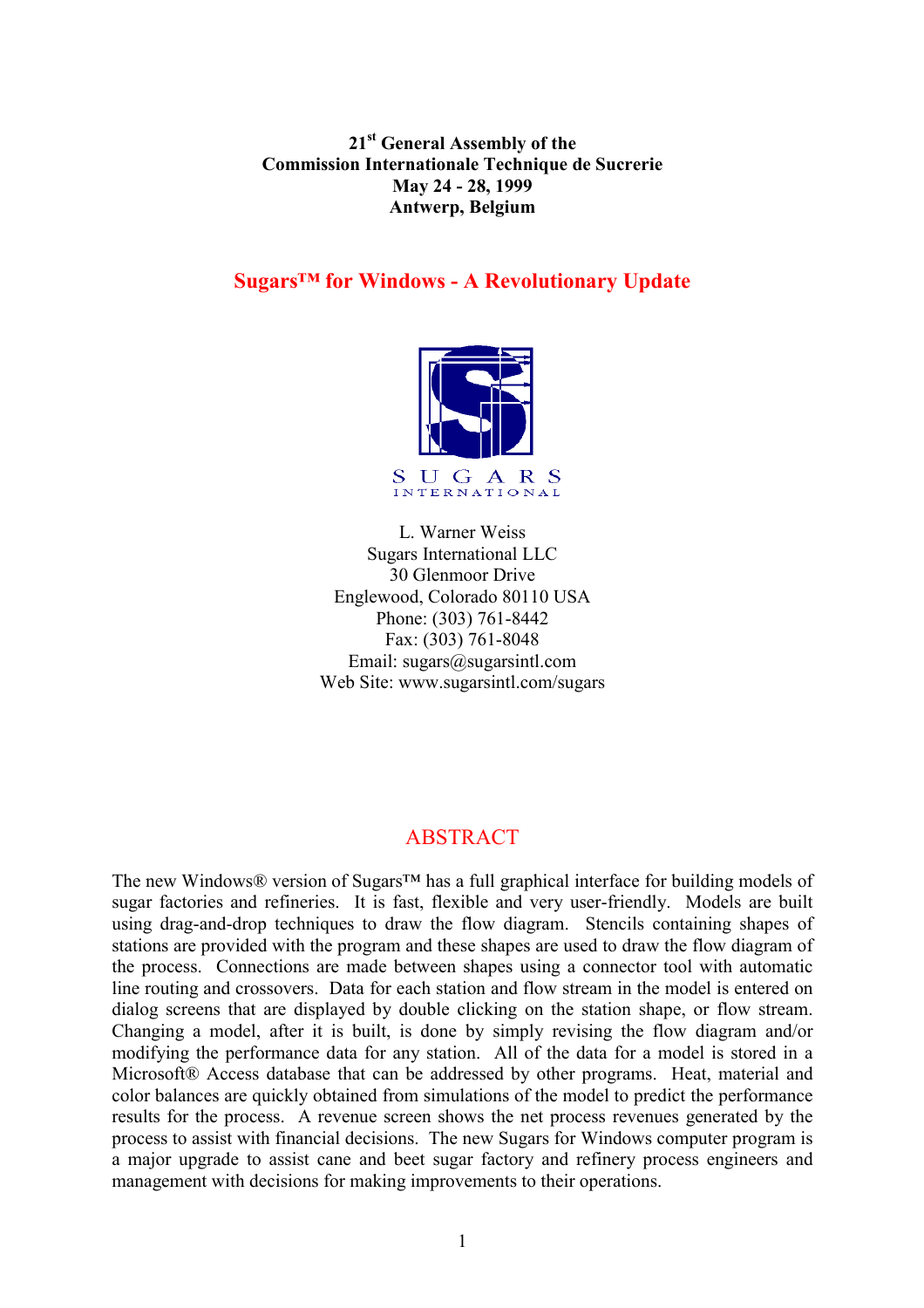## INTRODUCTION

The Sugars™ Computer Program is used to model sugar factories and refineries. The program has successfully modeled thousands of sugar processes since it was first introduced in 1986. It is a reliable program that is used by sugar companies and engineering firms to design new beet and cane sugar factories and refineries, or to redesign existing factories and refineries. Sugars is the most widely used program in the world for modeling and simulating beet and cane sugar processes.

The original program used a text-based interface that was designed for use on IBM compatible personal computers using the DOS operating system. A drawing was made of the process model for simulation by using a separate diagramming program. The drawing was then used as a reference to build text files with a text editor to describe the model for simulation by Sugars. This method worked well for users that were familiar with personal computers, and simulations from Sugars were found to be an accurate representation of the process. However, modern Windows® based software has allowed dramatic improvements in the user interface for computer programs and tools began to appear that would allow integration of the drawing and model building steps.

In August of 1997, Visio Corporation released version 5.0 of their diagramming software. The Visio® program was known to be an excellent program for making process flow diagrams; however, it lacked some of the necessary features for integration with Sugars until the release of version 5. Once it was determined that this new release had the necessary functionality, development work was directed to a new Windows version of Sugars that would use Visio to give Sugars a robust graphical interface. Early versions of the integrated programs were shown last year at the SIT meeting in Marseille, France and at the ICUMSA meeting in Berlin, Germany. A beta test version of the new program was released in December 1998 to some sugar companies in the USA and the first showing of the complete program was made at the ASSBT meeting on February 11, 1999 in Orlando, Florida. The new Sugars for Windows program is an exciting change. Now, using Sugars, it is a simple procedure to build a model and obtain material, energy and color balances that can be used to evaluate a process.

## NEW USER INTERFACE

The new graphical interface for Sugars makes model building a simple matter of dragging pre-drawn shapes from a Shapes Stencil to the drawing surface. The shapes are designed to represent stations for modeling the process by Sugars. Connections between the shapes are drawn using a connection tool that automatically routes connections between associated stations. Data entry dialogs for controlling the performance of each station are displayed by double clicking on the station shape. Flow stream properties are entered and displayed on a dialog screen by double clicking on the flow stream. Sugars for Windows is now a fully functioning Windows 95/98/NT program that gives all of the benefits to a user that are available in the Windows environment; such as, drop-down menus, online help, print preview, scrolling, object design and database storage. It is a dramatic change for users of Sugars and it makes the program much easier to learn and use while still providing all of the flexibility needed for modeling sugar processes.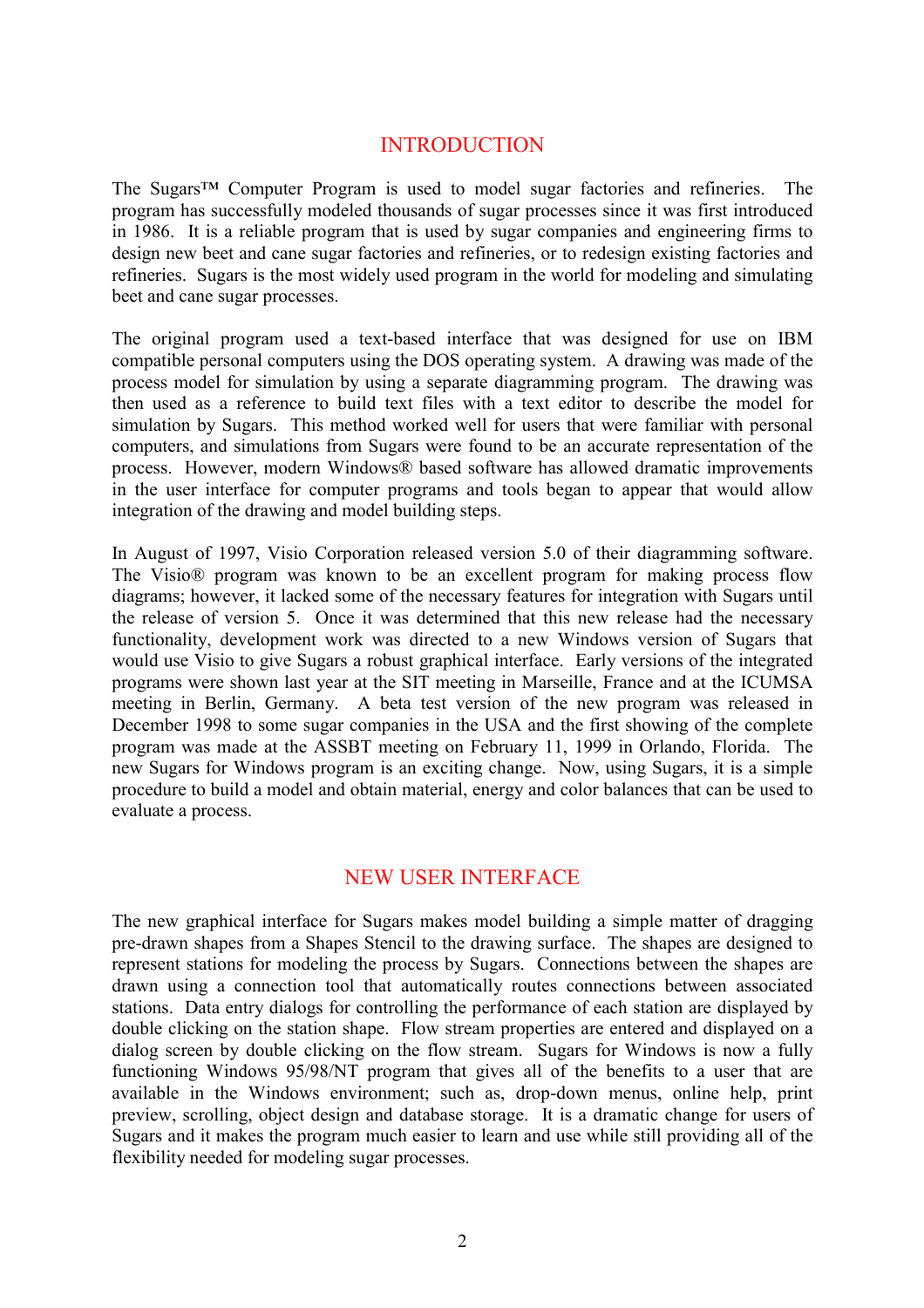

The new interface is shown in the figure above. Stencils on the left contain shapes of stations that are used to build a model. Different stencils are selected by clicking on the gray bar with the name of the stencil. Shapes on a stencil are dragged from the stencil to the drawing surface and dropped in place. Drawing tools are available to design shapes of factory equipment and add them to the stencils as needed. Connections between stations are drawn using a connection tool that features auto routing around shapes and crossovers (line jumps) for crossing connection lines. Drawings can be composed of different layers and pages. Full zoom-in, zoom-out and panning features are provided in the interface.

The menu selections at the top of the window include a Sugars menu entry that gives a dropdown menu containing selections for:

|               | Model properties - overall properties of the model such as molecular weights for |  |  |  |  |  |
|---------------|----------------------------------------------------------------------------------|--|--|--|--|--|
|               | flow stream components, colors, iteration accuracy and                           |  |  |  |  |  |
|               | atmospheric pressure are set on this screen,                                     |  |  |  |  |  |
| Default units | - units used for all entries and when a model is saved,                          |  |  |  |  |  |
| Reports       | - selection of reports for print preview and printout,                           |  |  |  |  |  |
| Balance       | - model iteration balance calculations (single, or full).                        |  |  |  |  |  |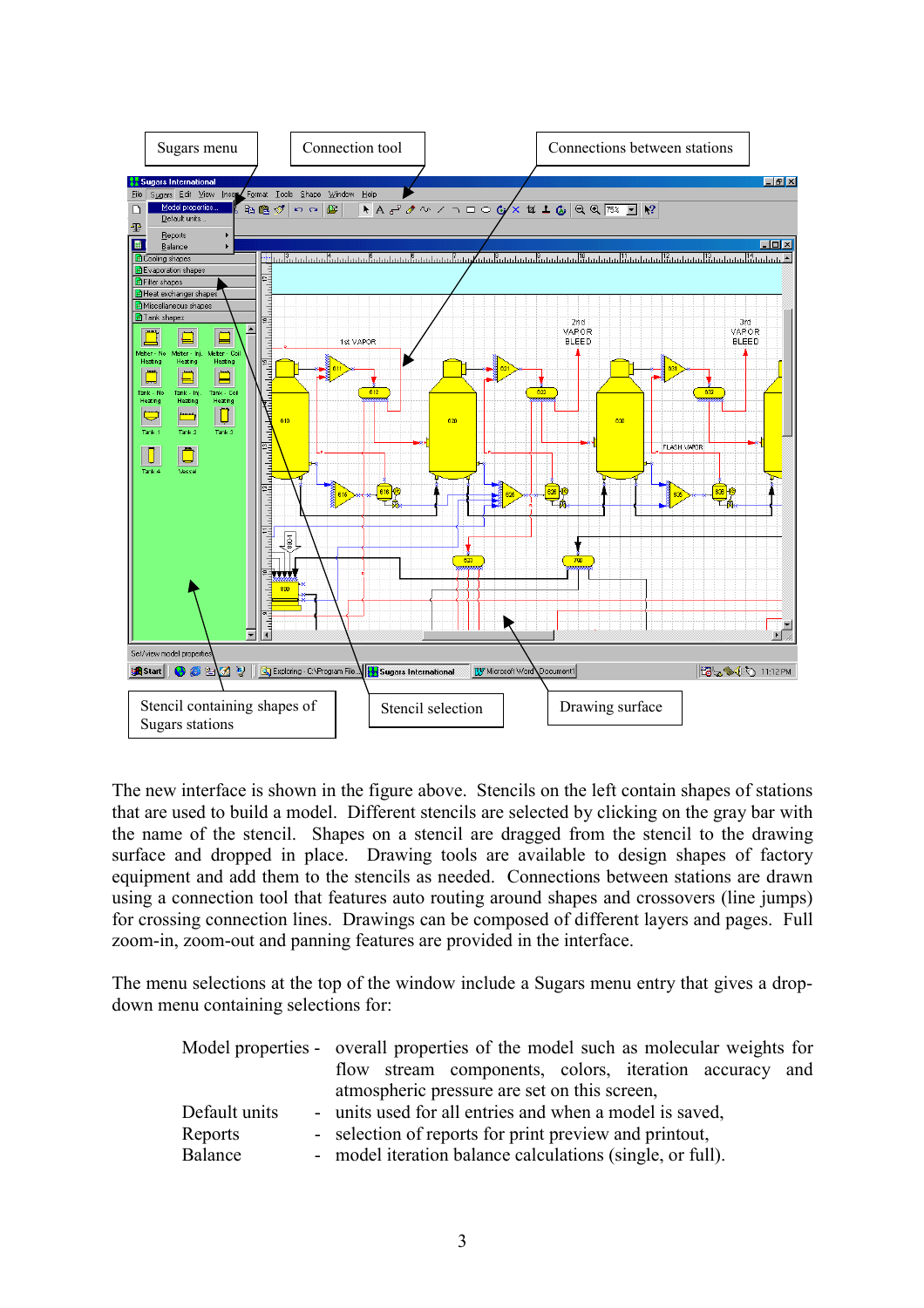

The figure above shows the Model Properties screen when it is selected from the Sugars drop-down menu.

Also, shown on the figure above is the Sugars toolbar. The Sugars toolbar provides icons for (numbered from left-to-right): (1) Balance - full, (2) Balance - single step, (3) Display last error or warning messages, (4) Summary report, (5) Detail report and (6) Revenues report. The tool bar icons provide a quick method for selecting items that appear on the Sugars menu without having to go to the menu to make the selections. Item (1) Balance - full, gives a full iteration balance of the model. If any errors occur during the balance calculations, they will be displayed on an error, or warning, message screen. Sometimes revisions to the design of the model, or data controlling the performance of stations in the model, may be needed to bring the model into balance. The last error, or warning, message screen can be referenced as corrections are made to the model. Item (2) Balance - single step, can be used to see how the model changes between iterations.

At the bottom of the screen, in the lower left-hand corner, a small box indicates whether the model is in, or out of, balance. When the box is green (as shown in the figure above), the model is in balance. When the box is red, the model is unbalanced. Any changes to a model will cause the balance indicator box to change to red for a model that was in balance (box was green).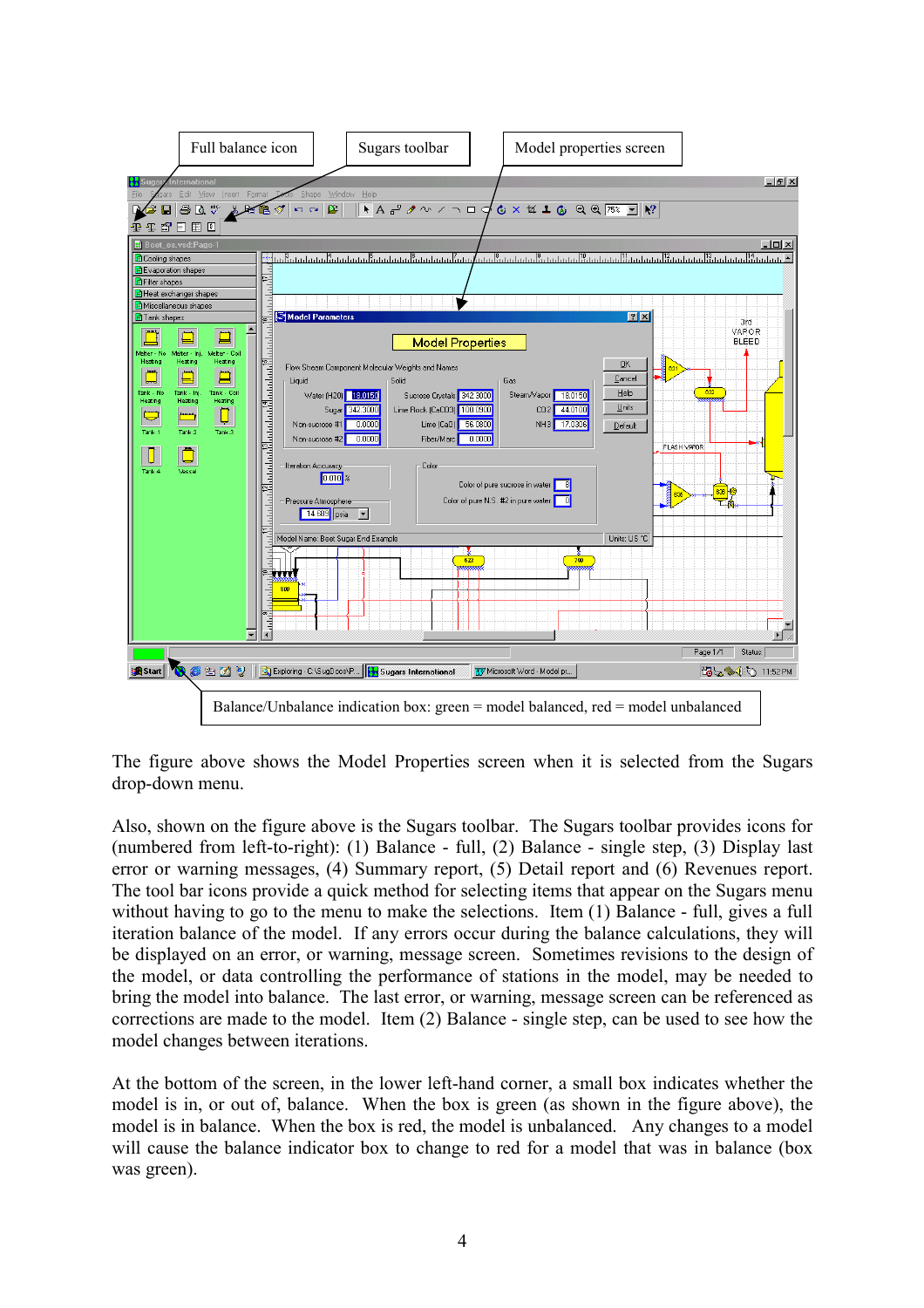

The above figure shows the Units Selection screen for selecting the system of units to be used with Sugars for entering data and displaying the results from the balance calculations. The default system of units is used when a model is saved, even if the displayed units are different. Units are available for SI, US with temperature in °C and US with temperature in °F systems.

As shown on the figure above, the stencils on the left contain shapes of stations that can be used to build a model of a sugar factory, or refinery. Each of the station types in Sugars is represented on the stencils and many of the stations have more than one shape that can be used for the process flow diagram of a model. Also, other unique shapes can be drawn and added to the stencils, if needed. There is no limit to the number of different shapes that can be used to represent the Sugars station types.

Complete online help systems are available from the main menu for both Visio and Sugars (see figure below). Help for Visio describes all of the drawing features available in Visio, and help for Sugars describes each of the stations, input properties, examples and features of each station. Also, the Sugars help system describes how to design shapes so that they will work with Sugars and other features of the program. The help system includes features such as a table of contents, index and full search for key words.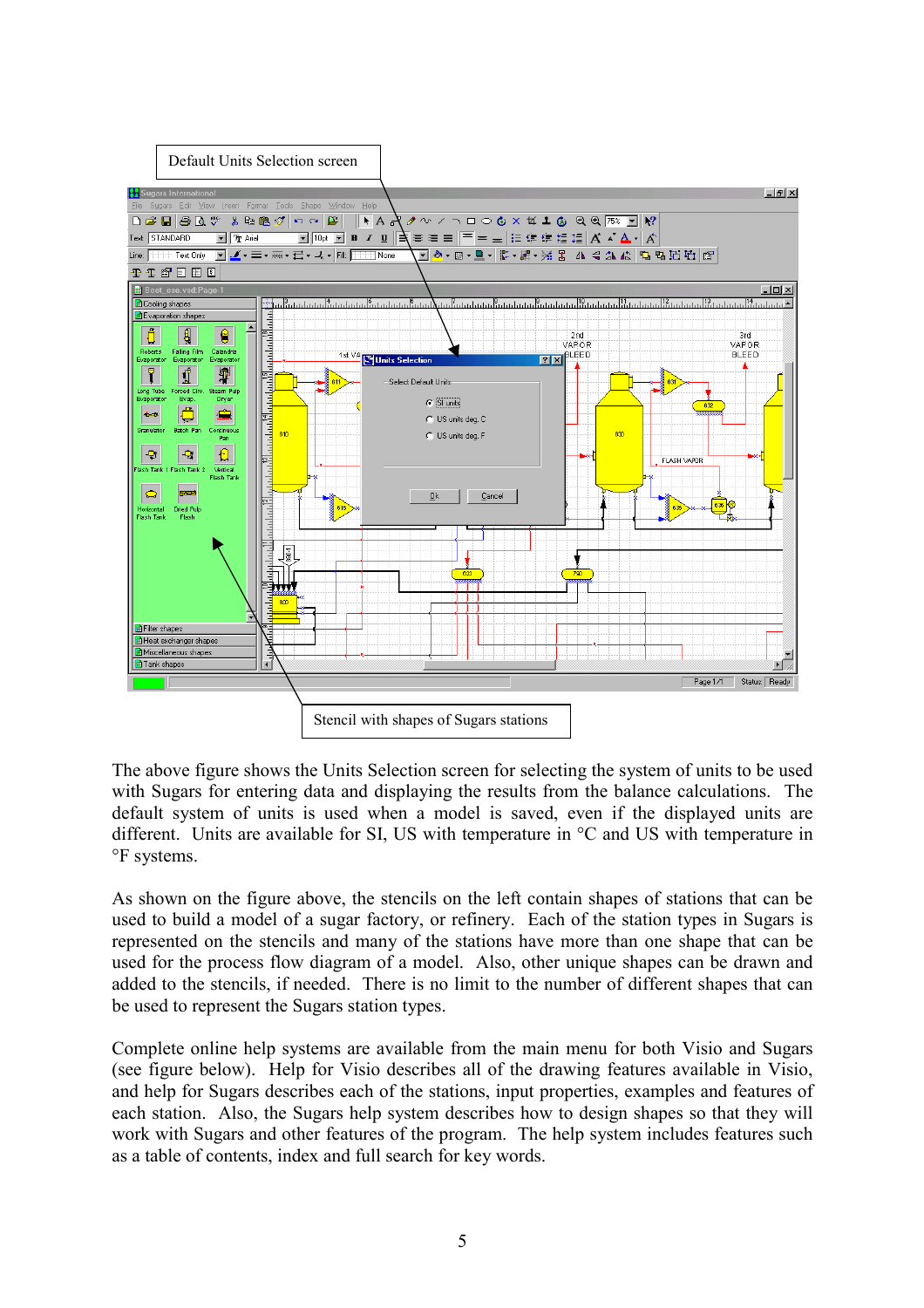

The input and output connections for the shapes stay glued to the shapes even when the shapes are moved, or the flow streams are rerouted. Stations can be copied from one part of the flow diagram and pasted into another part with the data for the station repeated in the copied station. Also, groups of stations may be combined and placed on the drawing as a group instead of having to add each station individually (station numbers for each station are entered when the group is dropped on the drawing).

# MODEL BUILDING

Every model of a factory, refinery, or portion of a process is built by selecting stations from the available station modules in Sugars and connecting the stations together using flow streams. Flow streams between stations, and flow streams that leave a model, are called *internal flows.* Flow streams that go into the model from outside sources (e.g., beets, steam, water, CaO, etc.) are called *external flows*. All external flows must be fully specified before a balance can be done. Internal flows are calculated by Sugars during the balance calculations.

Sugars has sixteen different station modules that can be used to simulate a process. The sixteen station modules in Sugars are: centrifugal (batch and continuous), heater (or heat exchanger), melter, pan, distributor, dryer, crystallizer, evaporator body, tank, receiver, flash tank, cooler, separator/filter, blender (also used to model a contact condenser), reactor, and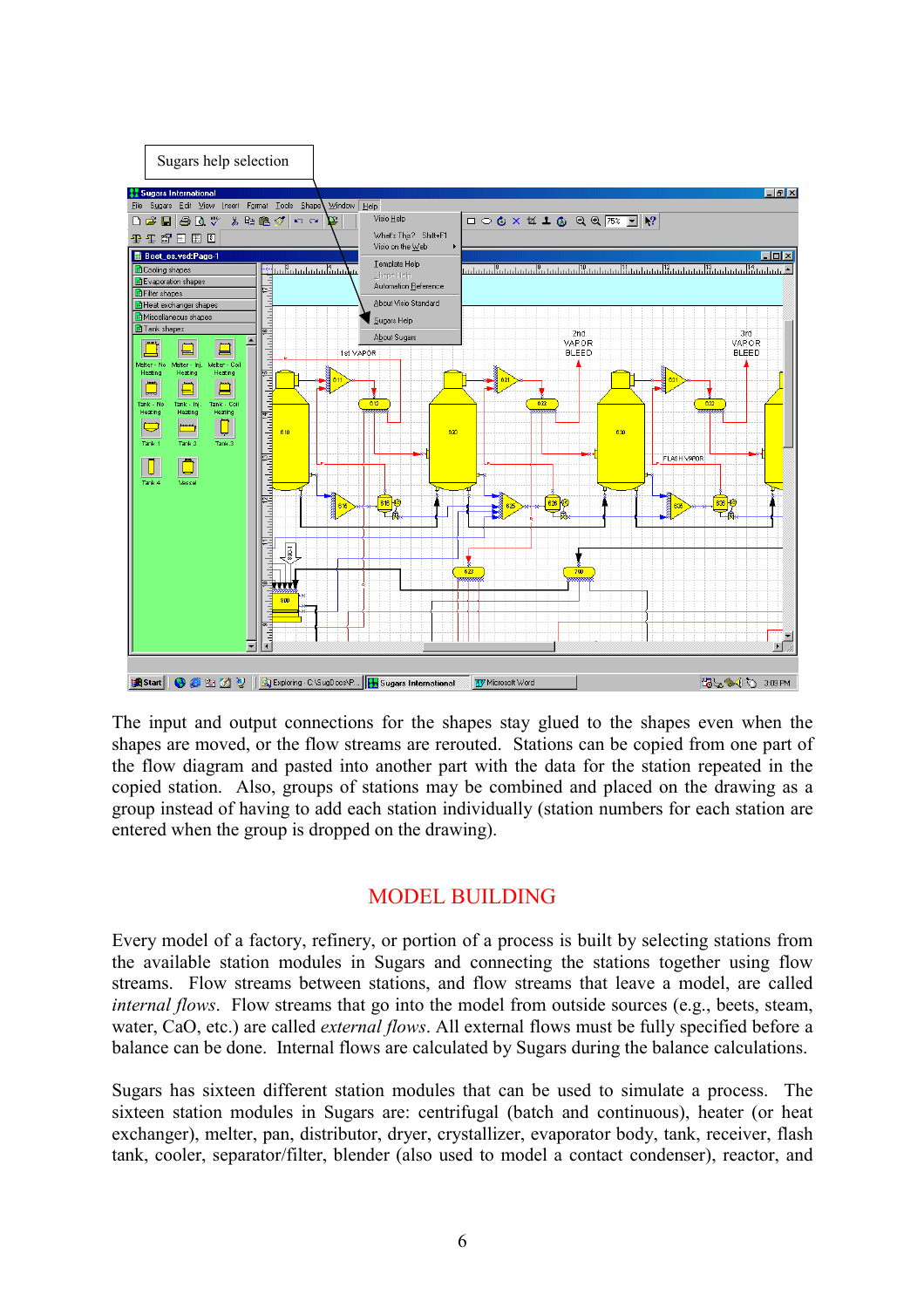compressor/pump. When a shape is dragged from a stencil to the drawing surface, a dialog screen appears to assign a number to the station (see figure below).



The station number for each station in a model must be unique. Sugars will automatically index the station numbers by 10 as each new one is added to the flow diagram; however, the number may be changed on the dialog screen to any unused number in the model.

Each Sugars station type has a data input screen (dialog) that is associated with the shapes for that type of station. The data input screen defines the properties of each station (object) in a model. Drawing the process flow diagram defines the model. The output flows emitted from a station are a result of the properties of the station. Changing the properties of a station will control how the station processes flows coming into the station. For example, an evaporator station, with juice and steam input flows, will process the juice flow to evaporate water while using steam, or vapor, to boil the juice. Thus, the properties of the stations in a model and the characteristics of the external flows into the model control all of the internal flows between stations, and the flows leaving the model. Each station type has a properties dialog screen for entering the appropriate data, and a dialog screen is provided for entering the data to define external flows into the model.

Shapes on the stencils are associated with their respective Sugars station modules by naming the shape in Visio with a Sugars station name and identifying the input and output ports for the station. The Sugars help system provides full details on how to make a shape that will be identified by Sugars.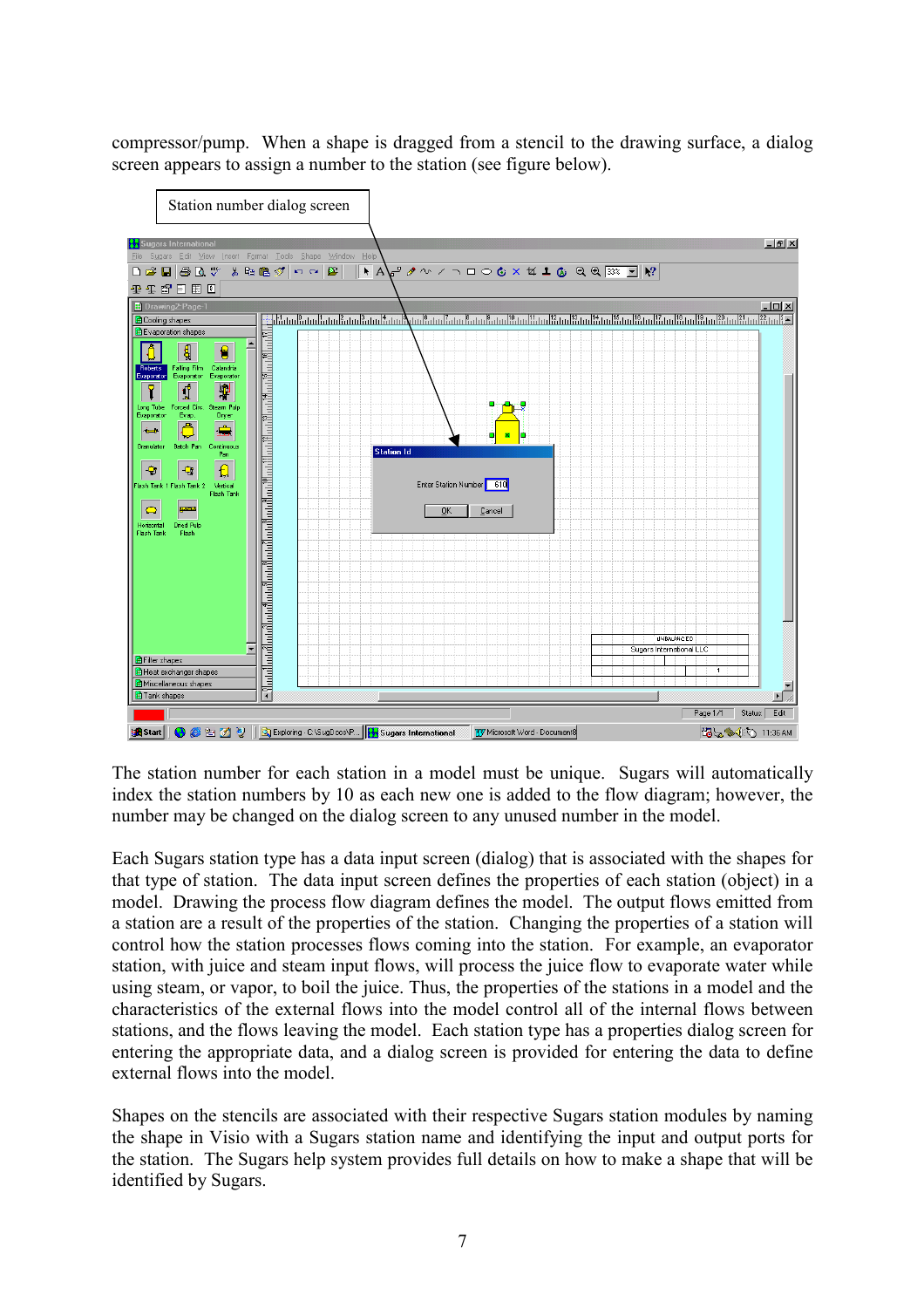

The shape color turns to blue after the station number is entered. Double click the shape (or right click and select "Sugars properties" from the drop-down menu - see figure above) to get the data entry screen (Evaporator Properties screen in the figure below).

| Data entry (properties) screen                                                                           |                                                                                                                                                                                                                                                                                                                                                                                                                                                                                                                                              |                                              |                                                                                             |                  |                  |
|----------------------------------------------------------------------------------------------------------|----------------------------------------------------------------------------------------------------------------------------------------------------------------------------------------------------------------------------------------------------------------------------------------------------------------------------------------------------------------------------------------------------------------------------------------------------------------------------------------------------------------------------------------------|----------------------------------------------|---------------------------------------------------------------------------------------------|------------------|------------------|
| <b>SUGARE International</b>                                                                              |                                                                                                                                                                                                                                                                                                                                                                                                                                                                                                                                              |                                              |                                                                                             |                  | $-10x$           |
| File Sugars Edit View Insert Format Tools Shape Window Help                                              |                                                                                                                                                                                                                                                                                                                                                                                                                                                                                                                                              |                                              |                                                                                             |                  |                  |
|                                                                                                          |                                                                                                                                                                                                                                                                                                                                                                                                                                                                                                                                              |                                              |                                                                                             |                  |                  |
| Text: Valid station fill                                                                                 | $\boxed{\text{Tr} \text{ Aial}} \qquad \boxed{\text{Tr} \text{ Aial}} \qquad \boxed{\text{Tr} \text{ Aial}} \qquad \boxed{\text{Tr} \text{ Aial}} \qquad \boxed{\text{Br} \text{ Aial}} \qquad \boxed{\text{Br} \text{ Aial}} \qquad \boxed{\text{Br} \text{ Aial}} \qquad \boxed{\text{Br} \text{ Aial}} \qquad \boxed{\text{Br} \text{ Aial}} \qquad \boxed{\text{Br} \text{ Aial}} \qquad \boxed{\text{Br} \text{ Aial}} \qquad \boxed{\text{Br} \text{ Aial}} \qquad \boxed{\text{Br} \text{ Aial}} \qquad \boxed{\text{Br} \text{ Aial$ |                                              |                                                                                             |                  |                  |
| Line: ├── CONTINU… न ◢ - ═・ᆖ・-글・---- - File ┃ Undefined - ▶ - ② - 르 - Ë-- 블・붉 - ろ 김 △ 소 스   ப ப 다 [ 그 G] |                                                                                                                                                                                                                                                                                                                                                                                                                                                                                                                                              |                                              |                                                                                             |                  |                  |
|                                                                                                          |                                                                                                                                                                                                                                                                                                                                                                                                                                                                                                                                              |                                              |                                                                                             |                  |                  |
| $P + P$ of $P$ iii $P$                                                                                   |                                                                                                                                                                                                                                                                                                                                                                                                                                                                                                                                              |                                              |                                                                                             |                  |                  |
| Drawing1:Page-1                                                                                          |                                                                                                                                                                                                                                                                                                                                                                                                                                                                                                                                              |                                              |                                                                                             |                  | $ \Box$ $\times$ |
| Cooling shapes                                                                                           |                                                                                                                                                                                                                                                                                                                                                                                                                                                                                                                                              |                                              |                                                                                             |                  |                  |
| E vaporation shapes                                                                                      |                                                                                                                                                                                                                                                                                                                                                                                                                                                                                                                                              |                                              |                                                                                             |                  |                  |
| ą<br>8                                                                                                   |                                                                                                                                                                                                                                                                                                                                                                                                                                                                                                                                              |                                              |                                                                                             |                  |                  |
| Roberts<br><b>Falling Film</b><br>Calandria                                                              |                                                                                                                                                                                                                                                                                                                                                                                                                                                                                                                                              |                                              |                                                                                             |                  |                  |
| Evaporator<br>Evaporator<br>Evaporator                                                                   |                                                                                                                                                                                                                                                                                                                                                                                                                                                                                                                                              |                                              |                                                                                             |                  |                  |
| 鼎<br>í                                                                                                   |                                                                                                                                                                                                                                                                                                                                                                                                                                                                                                                                              |                                              |                                                                                             |                  |                  |
| Long Tube Forced Circ. Steam Pulp<br>Evaporator<br>Evap.<br>Dryer                                        |                                                                                                                                                                                                                                                                                                                                                                                                                                                                                                                                              |                                              |                                                                                             |                  |                  |
|                                                                                                          |                                                                                                                                                                                                                                                                                                                                                                                                                                                                                                                                              |                                              |                                                                                             |                  |                  |
|                                                                                                          | Evaporator                                                                                                                                                                                                                                                                                                                                                                                                                                                                                                                                   |                                              | 7x                                                                                          |                  |                  |
| á<br><b>the state</b>                                                                                    |                                                                                                                                                                                                                                                                                                                                                                                                                                                                                                                                              |                                              |                                                                                             |                  |                  |
| <b>Batch Pan</b><br>Continuous<br>Granulator<br>Pan                                                      |                                                                                                                                                                                                                                                                                                                                                                                                                                                                                                                                              | <b>Evaporator Properties</b>                 |                                                                                             |                  |                  |
| -9<br>횫                                                                                                  | Equipment No.                                                                                                                                                                                                                                                                                                                                                                                                                                                                                                                                | <b>Station Name</b>                          | QK                                                                                          |                  |                  |
| Flash Tank 1 Flash Tank 2<br><b>Mertical</b>                                                             |                                                                                                                                                                                                                                                                                                                                                                                                                                                                                                                                              |                                              | Cancel                                                                                      |                  |                  |
| <b>Flash Tank</b>                                                                                        | <b>Heat Transfer</b>                                                                                                                                                                                                                                                                                                                                                                                                                                                                                                                         |                                              | Help                                                                                        |                  |                  |
| $\bullet$<br><b>Barnet</b>                                                                               |                                                                                                                                                                                                                                                                                                                                                                                                                                                                                                                                              |                                              | Print                                                                                       |                  |                  |
| Horizontal<br><b>Dried Pulp</b>                                                                          | Coefficient                                                                                                                                                                                                                                                                                                                                                                                                                                                                                                                                  | W/fm <sup>2</sup> · K)                       | Units                                                                                       |                  |                  |
| <b>Flash Tank</b><br><b>Flash</b>                                                                        | Heating Surface<br>0.01 <sub>m</sub>                                                                                                                                                                                                                                                                                                                                                                                                                                                                                                         | <b>Effect Number</b>                         |                                                                                             |                  |                  |
|                                                                                                          | $0.00 \times$<br>Heat Loss                                                                                                                                                                                                                                                                                                                                                                                                                                                                                                                   | 1 - First Effect                             | $\blacksquare$                                                                              |                  |                  |
|                                                                                                          |                                                                                                                                                                                                                                                                                                                                                                                                                                                                                                                                              |                                              |                                                                                             |                  |                  |
|                                                                                                          | Vapor Dut                                                                                                                                                                                                                                                                                                                                                                                                                                                                                                                                    | Flow Out                                     |                                                                                             |                  |                  |
|                                                                                                          | Saturation Temperature                                                                                                                                                                                                                                                                                                                                                                                                                                                                                                                       | $0.0$ $^{\circ}$ C<br>Temperature <b>FII</b> | l'C                                                                                         | <b>HBALANCED</b> |                  |
|                                                                                                          | Saturation Pressure                                                                                                                                                                                                                                                                                                                                                                                                                                                                                                                          | $0.0$ KPA $\blacksquare$                     | Total Solids 0.00 %                                                                         | emational LLC    |                  |
|                                                                                                          | Entrainment Sugar Loss                                                                                                                                                                                                                                                                                                                                                                                                                                                                                                                       | 0 mg/kg                                      |                                                                                             |                  |                  |
| <b>C</b> Filter shapes                                                                                   |                                                                                                                                                                                                                                                                                                                                                                                                                                                                                                                                              |                                              | Color Rise $\begin{array}{ c c c }\n\hline\n0.00 & C & \n\hline\nC & \n\hline\n\end{array}$ |                  |                  |
| <b>H</b> Heat exchanger shapes                                                                           |                                                                                                                                                                                                                                                                                                                                                                                                                                                                                                                                              |                                              |                                                                                             |                  |                  |
| Miscellaneous shapes                                                                                     | Station No.: 610 Model Name:                                                                                                                                                                                                                                                                                                                                                                                                                                                                                                                 |                                              | Units: SI                                                                                   |                  |                  |
| <b>D</b> Tank shapes                                                                                     |                                                                                                                                                                                                                                                                                                                                                                                                                                                                                                                                              |                                              |                                                                                             | Page 1/1         | Status: Ready    |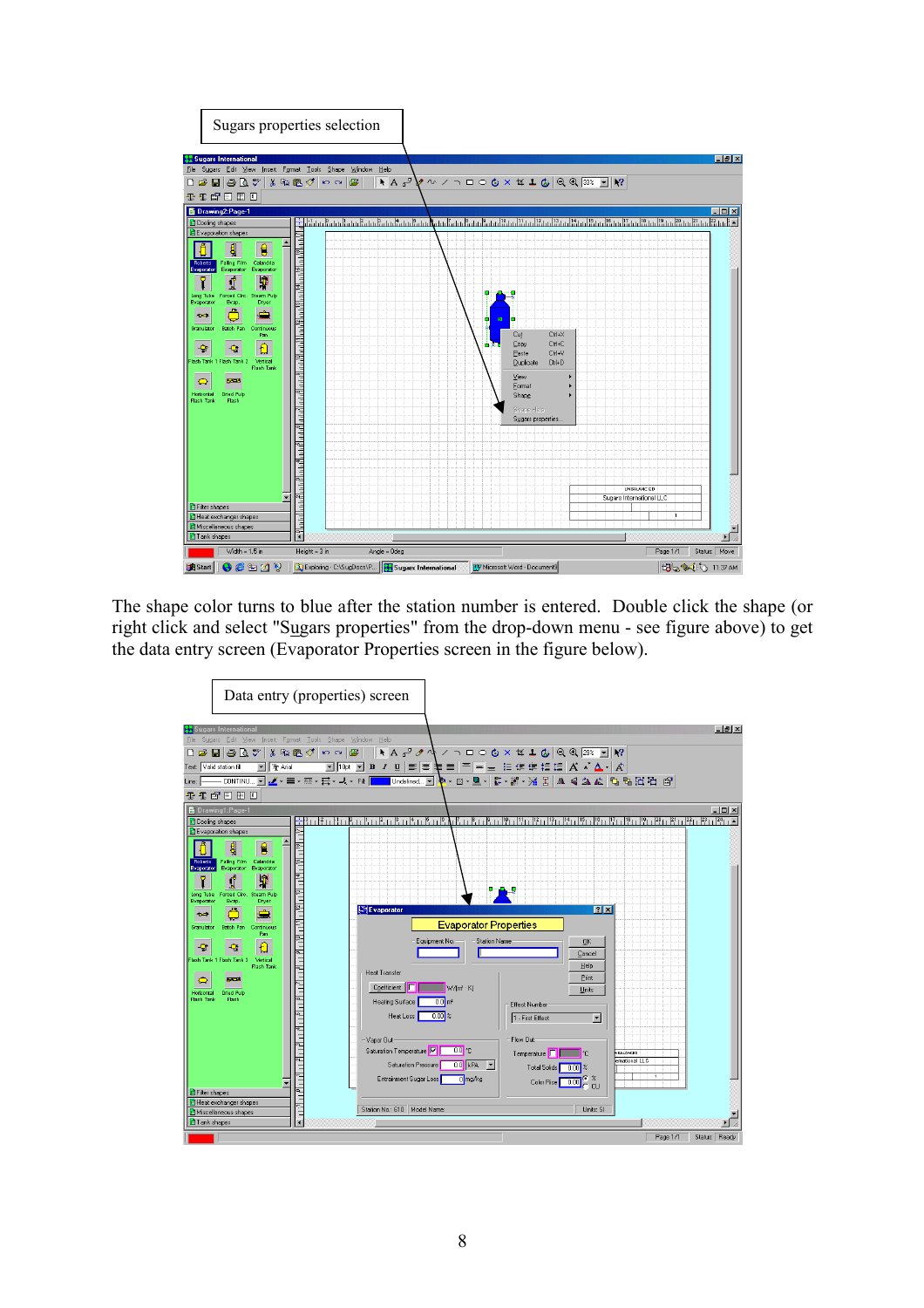All of the necessary data to describe the performance of the station is entered on the Properties screen. The station turns yellow to indicate that data for the station was entered after the Properties screen is closed by clicking on the OK button. Shapes are added to the drawing until all of the stations for the model are on the drawing and data is entered for each station until all of the stations in the model have turned to yellow.

Connections are made between input and output ports on each station using the connection tool until all of the ports on the stations have connecting flows. Some stations, such as distributors, melters, tanks and receivers, do not need to have all of their ports connected (extra ports are provided), but these stations must have at least one input and output flow.



Data for external flows into the model is entered on the External Flow Properties screen. The External Flows Properties screen (see figure above) is accessed by double clicking on the external flow, or right clicking and selecting "Sugars properties" from the drop-down menu. Every external flow stream going into the model must be specified with pressure, temperature and flow stream components. If the flow stream contains dissolved non-sucrose components, the solubility coefficients must be defined. And, if the flow is not a required flow, the quantity of the flow stream must be specified. Required flows are flows that have their quantity determined by the properties of a station. For example, the vapor flow into a pan is a required flow because the quantity of the vapor needed by the pan is determined by the properties of the pan. A flow stream color entry must be made for the external flow if the color balance is being done. And, a currency value for the flow stream can be entered if the net process revenues are being calculated for the model.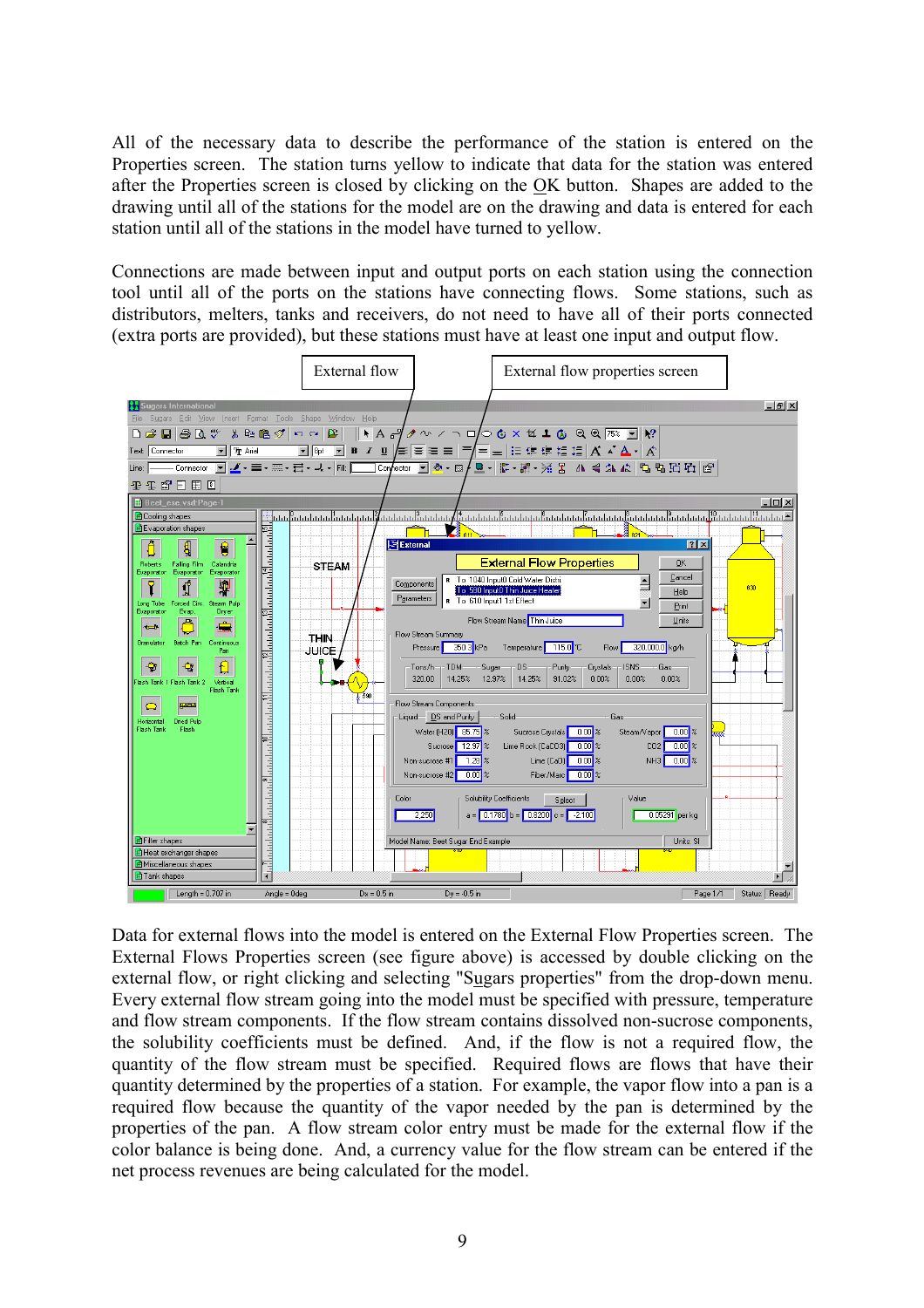#### SIMULATION

The model is ready for balancing once the data for every station in the model and every external flow stream into the model is entered. The balance calculations give a simulation of the process and provide all of the details of the internal flow streams in the model.



Clicking on the full balance icon will initiate the balance calculations and give a small window showing the progress of the iterations (see figure above). Single balance iterations can be done (to observe the progress of the balance) by clicking on the single balance icon. An error message screen will appear if any errors are detected during the iterations. Fatal errors have to be corrected before the calculations can be completed. Sometimes warning, or informative, messages appear giving information about the calculations, or observations about the model. Many of these messages do not require any action by the user, but are merely displayed as information that might be important, or helpful to the user. The error/warning message screen may be recalled at any time after the balance calculations are done so that it can be referred to as corrections are made to remove any errors that occurred during the balance calculations. Clicking on the error message screen icon will recall the display of the last error messages that occurred during a balance.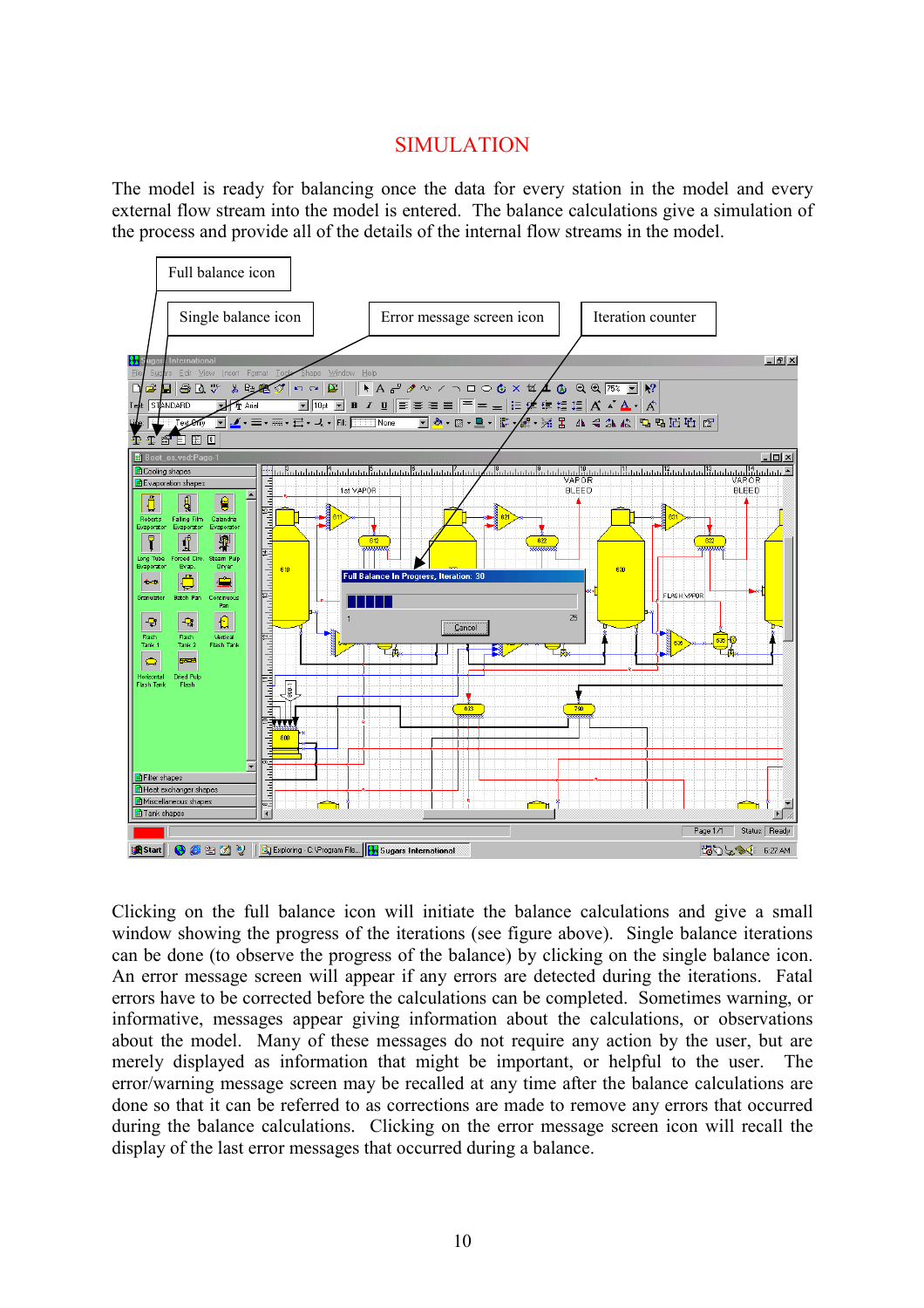## **RESULTS**

The results of the calculations can be displayed after the balance calculations are completed. Sugars provides several different presentations of the results.



The figure above shows the display of the Internal Flow Properties screen after a balance. This screen shows all of the details of the internal flow, such as pressure, temperature, flow quantity, components, color and solubility coefficients. In addition, the % total dry matter (TDM), % sugar, % dry substance (DS), % purity, % crystals, % insoluble solid non-sugars (ISNS) and % gas are given in the middle of the screen with the quantity of flow in tons per hour. Clicking the DS and Purity button, under the Flow Stream Components, in the Liquid phase section, will give the % dry substance and purity for the liquid portion of the flow. For a massecuite, this would be the mother liquor %DS and % Purity.

Clicking the Parameters button on the Internal Flow Properties screen gives additional characteristics of the flow, such as: volume flow, specific weight, enthalpy, specific heat capacity, supersaturation and boiling point elevation (see figure below). The Flow Stream Parameters feature is also available for external flows.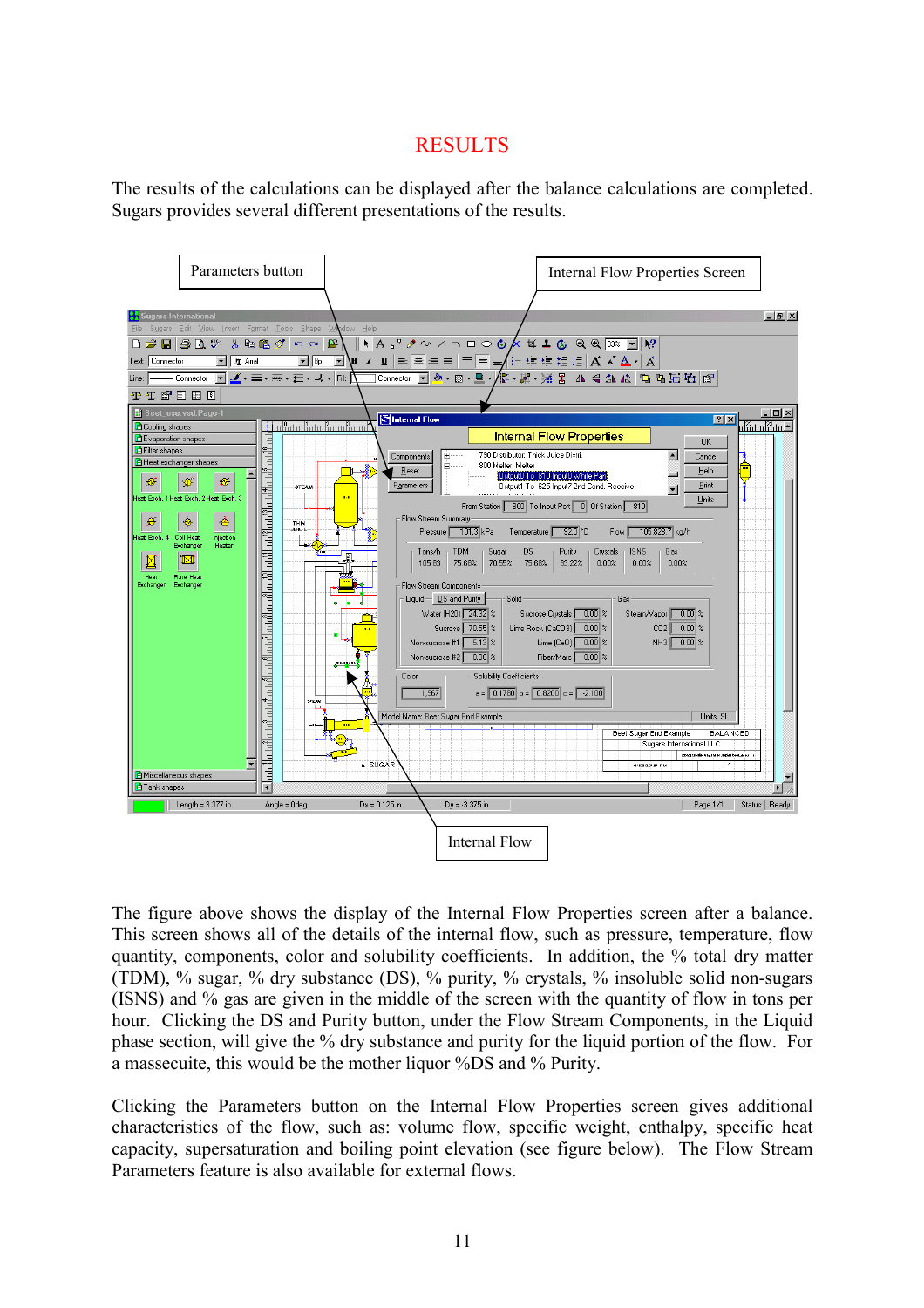

Every internal flow in the model can be displayed using the Properties screen. Also, flow streams that are required and/or pressure feedback (flow streams that need a pressure value from another station) are identified on the flow diagram by a small 'R' for required and a small 'P' for pressure feedback. Sugars will place these indicators on the flow streams after the balance calculations are completed.

The Internal Flow Properties screen has a small internal flow selection window (scrollable) that shows every internal flow stream in the model. Using this window, individual flow streams can be displayed quickly without having to close the Internal Flow Properties screen and double click on another flow stream to display its properties. The External Flow Properties screen also has a similar external flow selection window for viewing external flows. The internal and external flow properties screens provide valuable information about the process that can be used for engineering design and/or data reconciliation.

Printouts are available for the Revenues report, Summary report and Details report. These reports provide an overview of the balance calculations. The Details report shows every flow stream in the model with the fraction of each component listed along with the station the flow originates from and the station to which it goes. Also, the pressure, temperature, flow quantity, color, solubility coefficients and currency value is printed for each flow stream.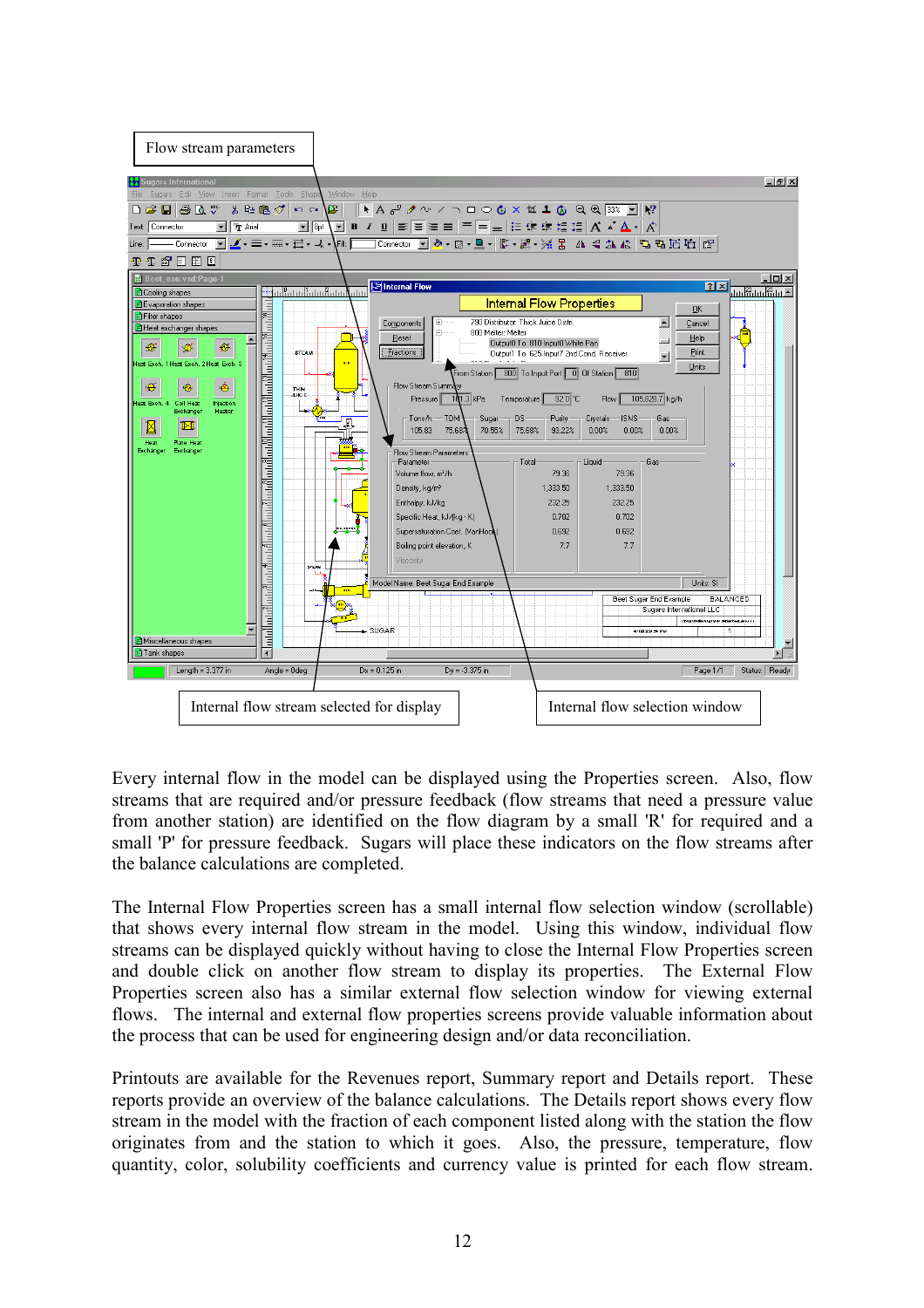The Details report is a listing of most of the information that is on the Internal Flow Properties and External Flow Properties screens with component fractions displayed instead of percentage values for purity, dry substance, etc. The summary information on the Internal Flow Properties and External Flow Properties screens is basically the same as shown on the Summary report for each flow (see figure below).



Some of the most useful information from Sugars is given on the Process Net Revenues report (see print preview screen in the figure below). As changes are made to the model, the process net revenues will either increase, or decrease. New process equipment with new station properties, or changes in the process routing, can be evaluated quickly to see now the revenues will change. The Process Net Revenues are calculated from the values for all flows leaving the model (internal flows) minus the cost of all flows into the model (external flows). This information is very useful for making investment decisions. Also, it is the most convenient way to show how changes to the model will affect the operating performance of the process.

The value entries for all external flows into the model and internal flows that leave the model are entered on the External Flow Properties and Internal Flow Properties screens. These values are used to calculate the process net revenues. The entered values can also be changed on the Process Net Revenues screen as shown in the figure below.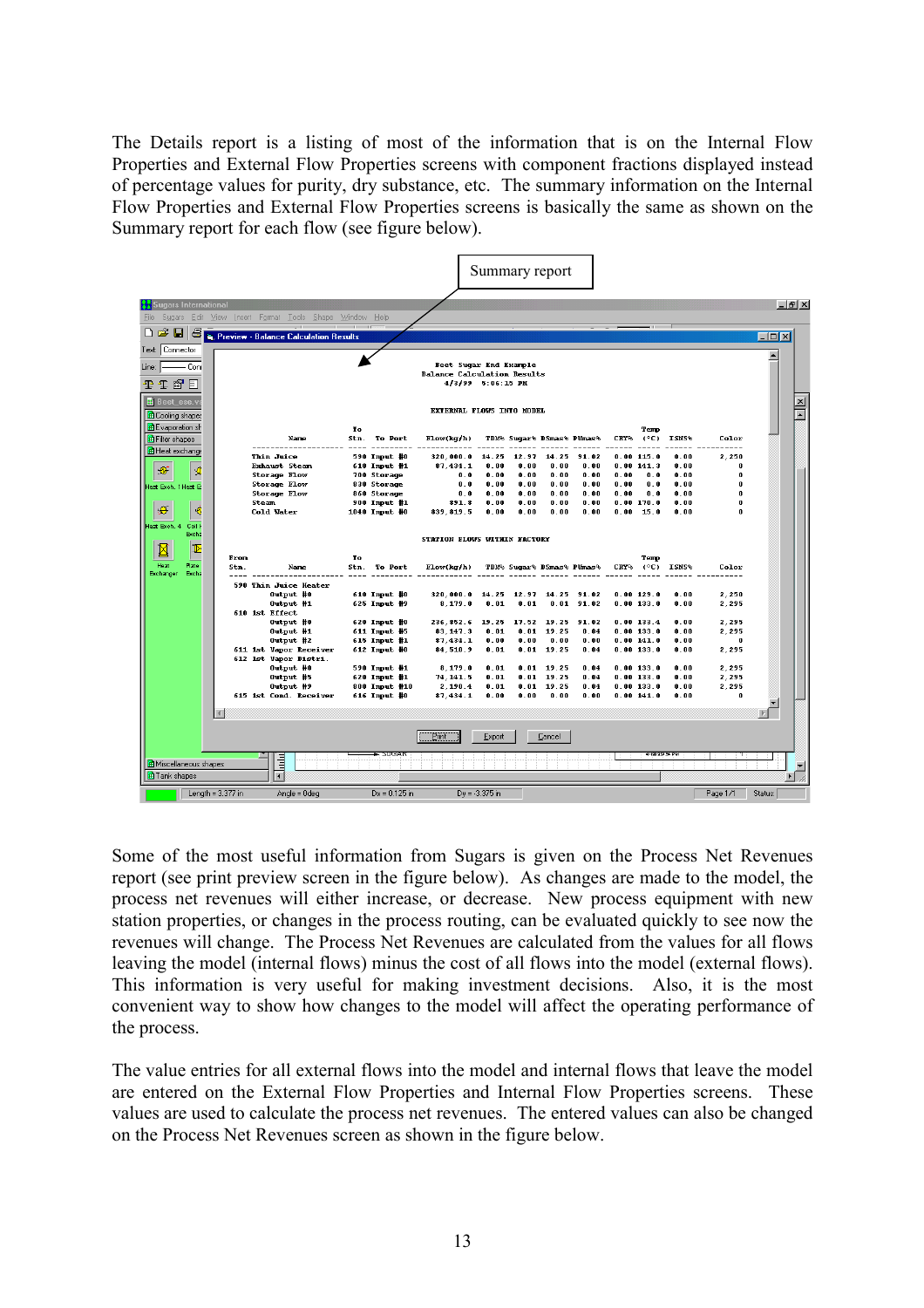

# SUMMARY

The Sugars™ program is widely used by sugar companies to make process and investment decisions. It is used to increase the yield and reduce the energy consumption of existing beet and cane sugar factories and refineries and to design new ones. Also, it is used to evaluate the feasibility of R&D projects, train process engineers, reconcile factory data and give process information that cannot be measured. The new Windows® interface for Sugars greatly enhances its use for these applications and makes it much easier to build models for process simulation. Building a model is simply a matter of dragging shapes from one of the shape stencils in the program to the drawing surface. The shapes represent actual stations in the factory, or refinery. External flows into a station and flows leaving a station are connected to other stations by using a connector tool with automatic line routing and crossovers. A dialog screen for entering data to describe the characteristics of each station and external flow is displayed when the station, or external flow, is double clicked. After the flow diagram of the model is drawn and the data is entered, the model is balanced by simply clicking on the balance icon. The results of the balance calculations provide material, energy and color values for all flows in the model and they can be printed out, or displayed on print preview screens. The results give a summary of the flows into the model and leaving each station, or the overall net revenues generated by the process being modeled. Calculated flow stream values give detailed information about the process and engineering data (density, enthalpy, boiling point rise, sucrose supersaturation, etc) that is useful for process design. Process net revenue results are used to make investment decisions for new equipment, or process revisions. All of the data and calculated results for a model are saved in a Microsoft® Access database. The new Sugars for Windows program is a dramatic improvement to the Sugars program that makes it much easier to build models and show the calculated results to assist with decisions for improving the efficiency of a sugar factory, or refinery.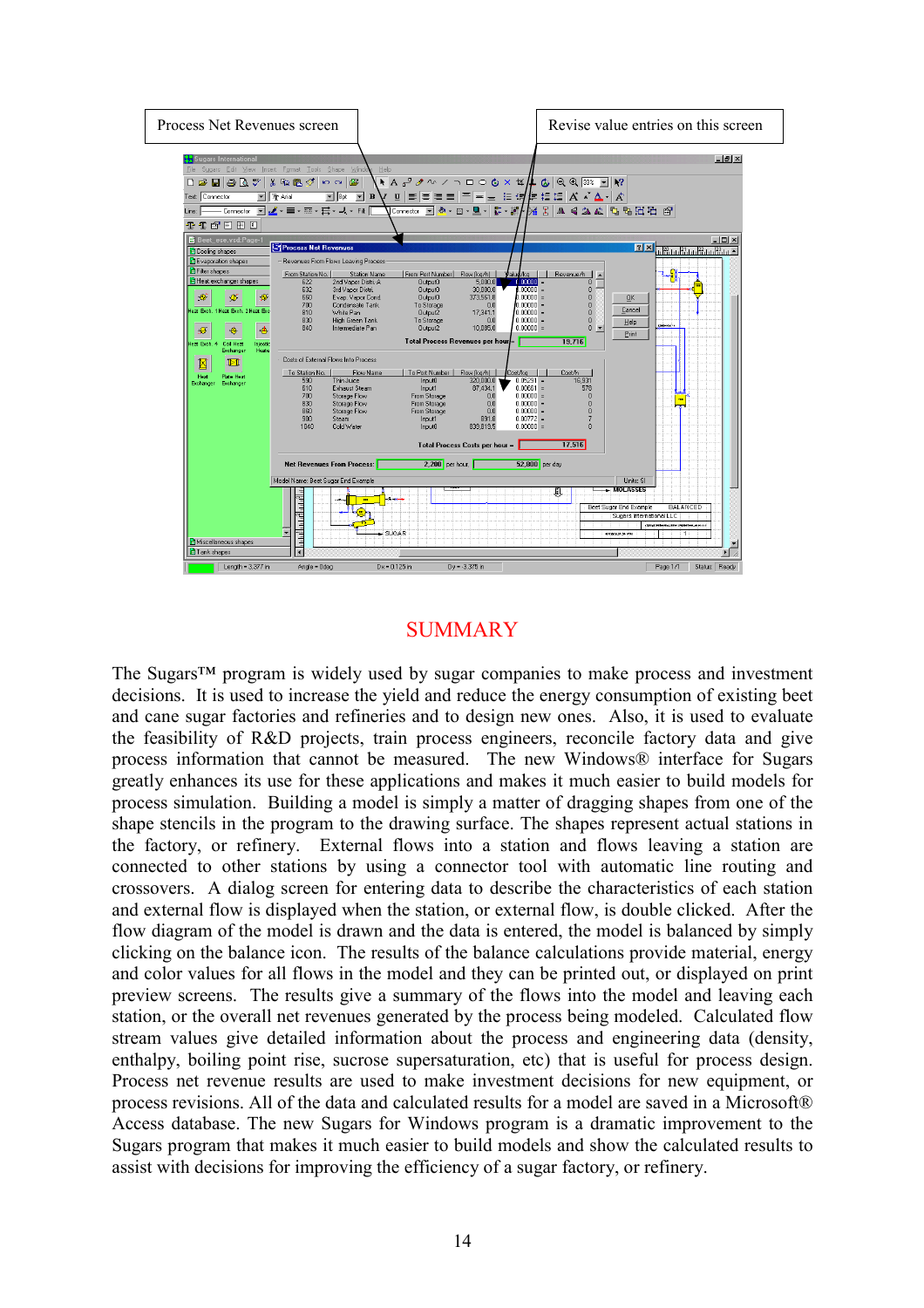#### ZUSAMMENFASSUNG

Das "Sugars™-Programm" wird in vielen Zuckerfirmen zur Entscheidungsfällung bezüglich Verfahren und Investitionen herangezogen. Es dient zur Ertragssteigerung und Verringerung des Energieverbrauchs in bestehenden Zuckerrüben- und Zuckerrohrfabriken und –raffinerien bzw. zum Design neuer Anlagen. Es wird ferner zur Beurteilung der Rentabilität von F&E-Projekten, zur Schulung von Verfahrensingenieuren, zur Abstimmung von Fabrikdaten verwendet und liefert Prozeßdaten, die sonst nicht meßbar sind. Die neue Windows®- Schnittstelle des "Sugars"-Programms erleichtert seine Anwendung und vereinfacht die Modellerstellung für die Verfahrenssimulation. Zum Modellbau werden verschiedene Formen einfach von einer der Vorlagen im Programm auf die Zeichenfläche gezogen, um die verschiedenen Stationen in der Fabrik oder Raffinerie darzustellen. Der externe Fluß in eine Station hinein und aus dieser heraus wird mit einem Verbindungstool mit automatischer Leitungsvorlegung und Querverbindungen angezeigt. Durch Doppelklicken auf eine Station oder einen externen Fluß wird ein Dialogbildschirm aufgerufen, über den beschreibende Daten für die einzelnen Stationen und den externen Fluß eingegeben werden können. Nach Zeichnung des Flußdiagramms des Modells und Eingabe der beschreibenden Daten wird das Modell durch Klicken auf das Symbol "Balance" ausgeglichen. Die Ergebnisse der Ausgleichskalkulationen liefern Material-, Energie- und Farbwerte für alle Flüsse im Modell. Sie können ausgedruckt oder auf Druckvorbereitungsbildschirmen angezeigt werden. Diese Ergebnisse stellen eine Zusammenfassung der Flüsse in das Modell und aus den Stationen bzw. die gesamten Nettoeinnahmen, die von dem Verfahrensmodell zu erwarten sind, dar. Die berechneten Strömungswerte liefern detaillierte Informationen über das Verfahren sowie technische Daten (Dichte, Enthalpie, Erhöhung des Siedepunktes, Saccharoseübersättigung usw.), die für das Design des Verfahrens nützlich sind. Die Nettoertragsergebnisse des Verfahrens helfen bei Investitionsentscheidungen, was neue Anlagen oder Verfahrensänderungen betrifft. Sämtliche Daten und Kalkulationen für ein Modell werden in einer Microsoft® Access-Datenbank gespeichert. Das neue "Sugars"-Programm für Windows stellt eine enorme Verbesserung des vorherigen Programms dar, indem es die Modellerstellung und Anzeige der Kalkulationen erleichtert und dazu beiträgt, die Entscheidungsfällung in einer Zuckerfabrik oder –raffinerie effizienter zu gestalten.

#### RESUME

Le programme Sugars™ est largement utilisé dans l'industrie sucrière pour faciliter la prise de décision en matière de processus de production et de choix d'investissement. Il aide à accroître le rendement et à réduire la consommation d'énergie dans les usines de betterave et de canne à sucre, ainsi qu'à concevoir de nouvelles raffineries. En outre, ce programme sert à évaluer la faisabilité des projets de recherche et de développement, former des ingénieurs de production, harmoniser les données dans l'entreprise et procurer des informations qualitatives sur la chaîne de production. La nouvelle interface Windows® pour Sugars améliore grandement son utilisation pour ces applications et rend beaucoup plus facile la construction de modèles pour réaliser des simulations de production. Pour construire un modèle, il suffit de sortir des formes de l'un des stencils du programme et de les amener sur l'écran de travail. Les formes représentent les postes de travail de la raffinerie. Les flux qui transitent par les postes de travail sont reliés aux autres postes par un outil de connexion comportant un routage automatique et des échangeurs. Un écran de dialogue, qui permet d'entrer les données comportant les caractéristiques de chaque poste et les flux externes, s'affiche quand on clique